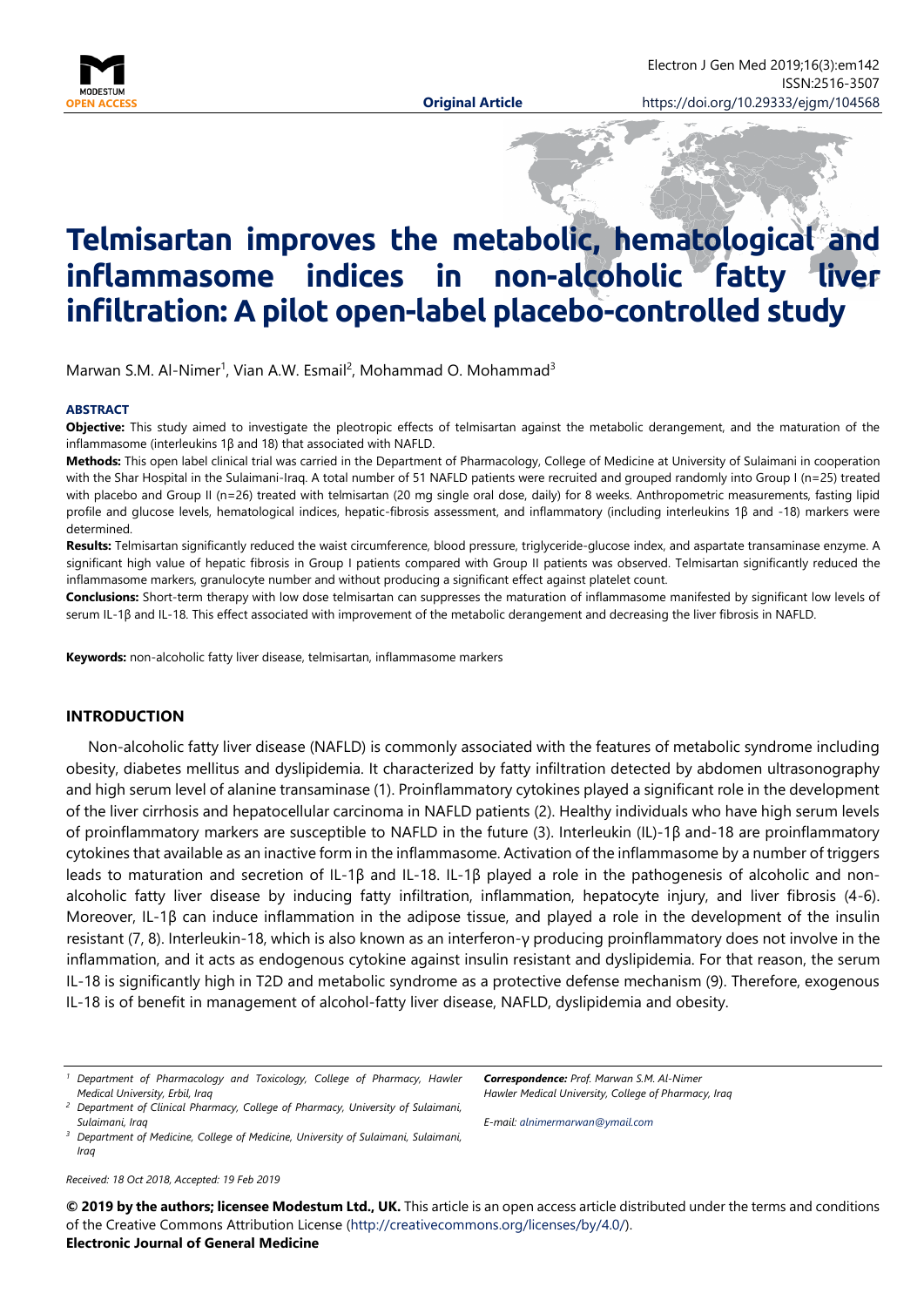Telmisartan is angiotensin-II receptor blocker that clinically used in management of hypertension. Telmisartan has multiple and complex extra-vascular effects which collectively termed as pleotropic effects. Experimental studies found that telmisartan promotes the glucose uptake and sensitize the adipocyte to the insulin (10). It improves the glycemic index in the diabetic patient by inhibiting the peroxisome proliferator-activated receptor-γ, and it exerts an antiinflammatory effect by reducing the levels of C-reactive protein and tumor necrosis factor- $α$  (TNF- $α$ ) (11). In the experimental animal model of traumatic brain injury, telmisartan reduced the cerebral edema by blocking the maturation of the IL-1β and IL-18 in the inflammasome due to inactivation of the caspase-1 (12). It suppressed the expressions of C-reactive protein (CRP) IL-1β, IL-6, and TNF-α in the experimental animal model of acute colitis and acute myocardial infarction (13, 14). Telmisartan reduced the fibrosis liver score in rats fed with high fat diet for three months, which represented an animal model of NAFLD, by suppressing the expression of leptin in the liver (15). In the murine NASH model, telmisartan delay the progression of steatohepatitis by complex mechanisms including anti-inflammatory (as it suppressed macrophage infiltration into the liver), and anti-adiposity like effect (16). Telmisartan (40/80 mg single oral dose daily for 12 months can reduce the histological findings of NAFLD (including steatosis, inflammation, and fibrosis), alanine transaminase (ALT) enzyme, insulin index, and the liver fibrosis score (17).

Recent review documents that telmisartan is useful in the management of NAFLD because it improves glycemic index, lipid profile, and reducing the hepatic inflammation and fibrosis by activating angiotensin converting enzyme (ACE)/angiotensin Mas-17 (18). Therefore, any suppression of the inflammatory process may be of benefit to halt or reduce the progress of the disease which can achieve by using telmisartan. This open-label clinical study aimed to investigate the effect of telmisartan on the serum levels of IL-1β and IL-18, the markers of the inflammasome, and to relate this effect to the metabolic and hepatic indexes that commonly used in the assessment of NAFLD.

# **PATIENTS AND METHODS**

The Institute Ethical Scientific Committee at the University of Sulaimani approved this study according to the ethical guidelines that stated by the University. Any drug or instrument that used in this study should be harmless without serious adverse reactions, and the patients were free to withdraw from the study at any time. Patients who willing to enroll in this study signed a consent form.

This open-labelled clinical study was performed in the Department of Pharmacology, College of Medicine at the University of Sulaimani in cooperation with Shar hospital in the Sulaimani city from January 2018 to June 2018. The patients were recruited from the Shar hospital under the supervision of the consultant gastroenterologists. The patients were attended the Consultant Clinics at Shar Hospital for clinical complaint suggestive hepatic cause and according to the eligibility, the patients recruited randomly by using randomized tables. Eligible patients were both genders of whatever age who were not alcoholic. Patients with high serum liver enzymes including alanine (ALT) and aspartate transaminase (AST) and the characteristic ultrasonography features of fatty liver infiltration were included. Patients with current or previous liver diseases, inflammatory disorders, connective tissue diseases, pregnancy and lactated nursing, and patients treated with steroidal and non-steroidal anti-inflammatory drugs were excluded from the study. Participants presented with co-morbidities illnesses e.g. diabetes, dyslipidemia, hypothyroidism and hypertension were on the recommended medicines for their illnesses, and none of them used angiotensin-receptors blockers.

The Institutional Scientific Committee restricted us to use a large sample size because telmisartan is still unproved by United State–Food and Drug Administration. Therefore, we designed this study as preliminary or pilot study. The mean, standard deviations, and the difference between the means of NAFLD patients and subjects with risk factors were calculated. The power of the study 1- β is fixed at 80% (0.8), and the significance level (α), is fixed at 5%, where  $\alpha$  is type I error, and β is type II error. Sample size is equal to = 1 + 2C (Standard deviation divided by the difference between means), where C represents the Constant value that derived from the statistical tables and it equals to 7.85 when the 1  $β = 0.8$  and  $α = 0.05$ .

A total number of 51 patients (22 male and 29 female), their ages ranged from 29 to 68 years were included. The patients allocated randomly and grouped into two groups:

Group I (n=25): Patients treated with a dummy tablet (one tablet orally per day) for eight weeks, and served as a placebo-treated group.

Group II (n=26): Patients treated with 20 mg/day once oral dose telmisartan tablet for eight weeks and served as a drug or telmisartan-treated group.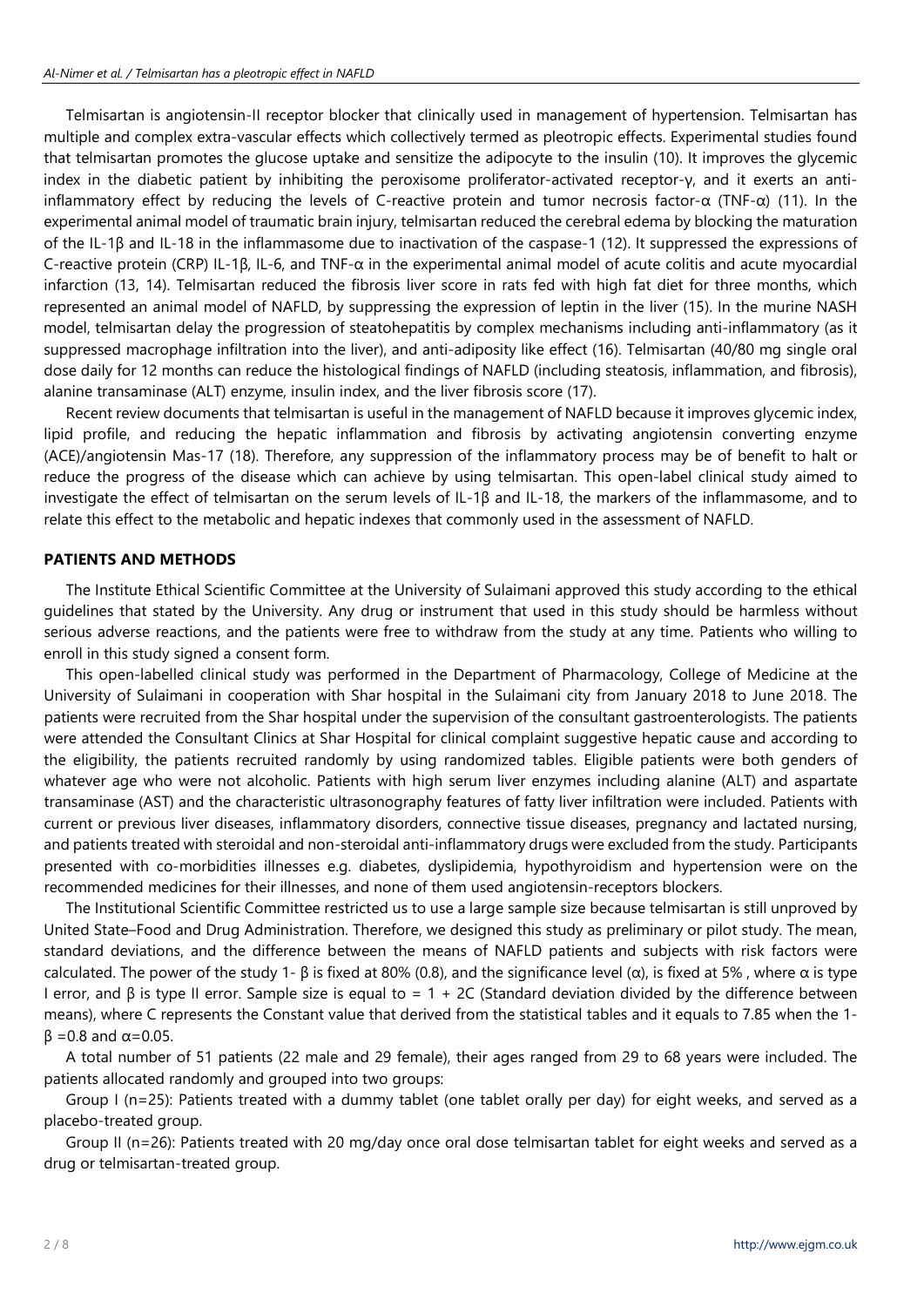# **Clinical Assessment**

Each patient was assessed clinically, and the following measurements were done:

**Ultrasonography**: The examination was done by a consultant radiologists using a 2-5 MHz convex transducer. Diagnosis of NAFLD was suspected when the liver echogenicity exceeds that of renal cortex and spleen due to fatty infiltration. The grading classification of fatty liver infiltration was used as described by others (19, 20).

## **Anthropometric Measurements**

These measurements included body weight (kg), height (m), and waist circumference (cm). Body weight (kg) divided by square height (m) was equal to the body mass index (kg/m<sup>2</sup>). The waist (cm) to height (cm) ratio was calculated, and any value is  $\geq 0.5$  indicated the patient is at risk of cardiovascular event (21).

#### **Blood Pressure**

Blood pressure (mmHg) was measured by electronic sphygmomanometer at sitting position after 3 minutes rest. The mean ± SD of three readings was considered in this study. Pulse pressure is equal to the systolic *minus* diastolic blood pressure. Mean arterial pressure is equal to diastolic blood pressure *plus* 1/3 pulse pressure.

## **Laboratory Investigations**

A 12-hour overnight fasting venous blood was drawn from each patient and collected into two series of test tubes, the first portion with anticoagulant (EDTA) test tubes for determination of hematological indices using automated hematological analyzer (Coulter machine). The second portion without anticoagulant by which the sera separated by centrifugation (3000 rpm, for 15 minutes) for determination of fasting serum lipid profile (total cholesterol, triglyceride, high density lipoprotein-cholesterol) fasting serum glucose, hepatocellular enzymes ALT, AST, and alkaline phosphatase). Serum IL-1β and IL-18 were determined by using the technique of enzyme linked immunosorbent assay (ELISA) according to the instruction of the manufacturer.

The following indexes were calculated:

**Non-high density lipoprotein-cholesterol (non-HDL-c)** (mg/dl) = Total cholesterol *minus* high density lipoproteincholesterol

**Triglyceride-glucose index** (22) = Ln <u>serum ( $\frac{mg}{dt}$ )Glucose×Triglyceride</u><br>University of insulin resistance is ≥4.68. **Fibrosis-4** (Fib-4) **score** =  $\frac{Age\ (year)\times AST\ level\ (U/L)}{N}$ 

Platelet count  $(10^9/L)\times\sqrt{ALT (U/L)}$ 

Any value < 1.45 indicates no evidence of advance fibrosis (23). **Non-alcoholic fibrosis score (NFS)** = -1.675 + 0.037  $\times$  age (year) + 0.094  $\times$  BMI (kg/m<sup>2</sup>) + 1.13  $\times$  IFG/diabetes (yes  $= 1$ , no  $= 0$ ) + 0.99 × (AST/ALT ratio) - 0.013 × platelet count (×10<sup>9</sup>/L) (24).

**Serum ALT level/platelet count ratio (APR)** (25) **= Neutrophil to lymphocyte ratio** (NLR) =  $\frac{absolute\ number\ of\ neutral\ position\ no\ 1}$ **Platelet to lymphocyte ratio** (PLR) =  $\frac{absolute\ number\ of\ lymphocy}{absolute\ number\ of\ blood\ plate}$ 

#### **Follow-up of the Patients**

All the patients managed with a diet modifying regimen i.e., meals with low refined sugar and fat (rich with saturated fatty acids). The authors follow-up each patient for eight weeks, and at the end of the trial the anthropometric, blood pressure, hematological, biochemical and inflammatory values were measured. Two patients of Group II were missed, this means that the total number of patients completed the study was 24 patients.

## **Statistical Analysis**

The results are expressed as number, percentage, and mean  $\pm$  SD. Difference between means of two groups were analyzed using two-tailed independent two sample t-test. Paired t-test was used to analyze the effectiveness of treatment in each Group. P value of  $\leq 0.05$  is the cutoff level of significance. Excel software (2010) was used for data analyses.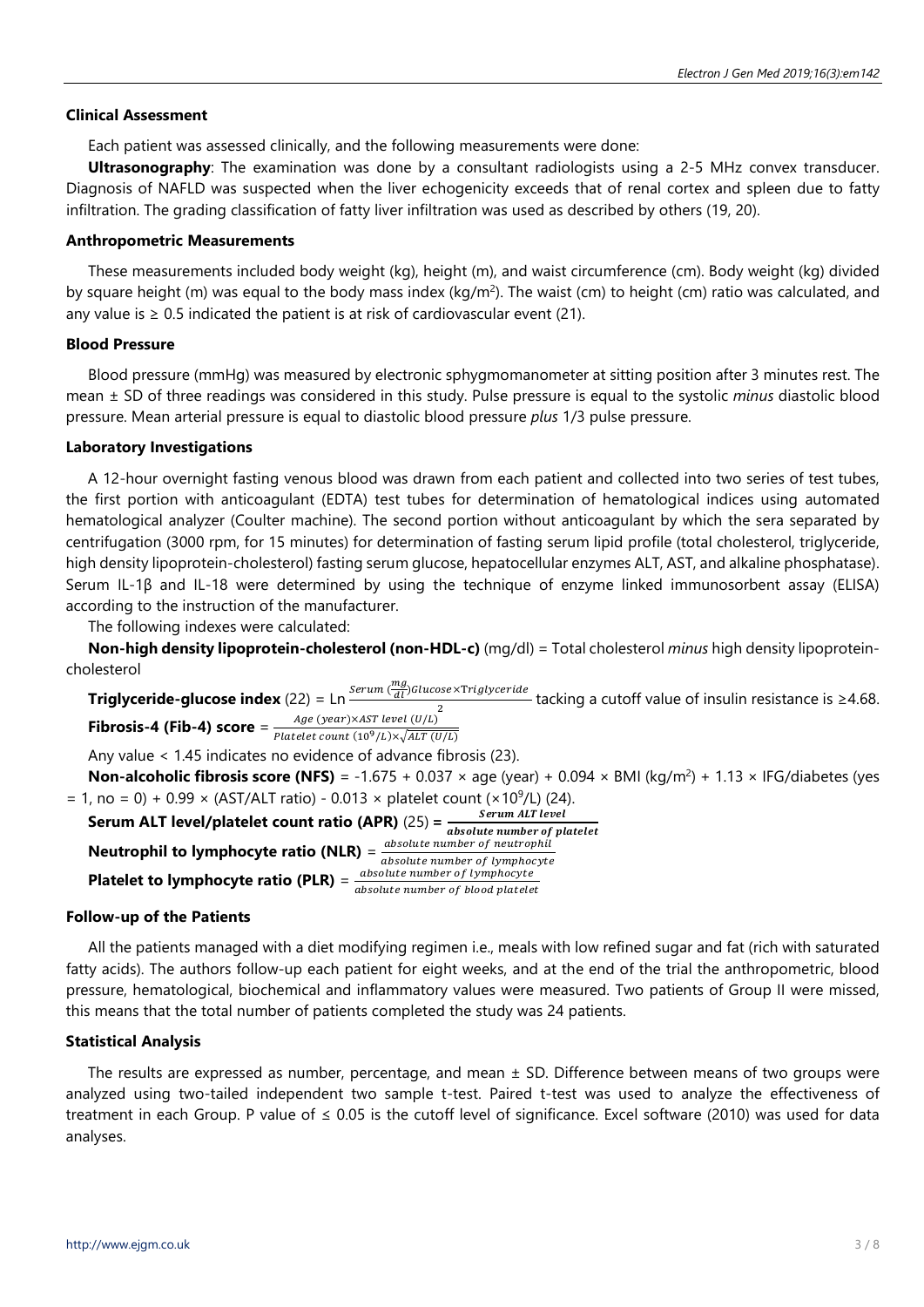| <b>Table 1:</b> Characteristics of the participants enrolled in the study |  |  |  |
|---------------------------------------------------------------------------|--|--|--|
|---------------------------------------------------------------------------|--|--|--|

| <b>Variables</b>            | <b>Group I</b><br>$(n=25)$ | Group II $(n=26)$ | P-value |  |
|-----------------------------|----------------------------|-------------------|---------|--|
| Gender (male : female ratio | 7:18                       | 15:11             | 0.032   |  |
| Age (year)                  | $44.0 \pm 9.7$             | $43.3 \pm 9.0$    | 0.781   |  |
| Residency                   |                            |                   |         |  |
| Rural                       | 3(12.0)                    | 3(11.5)           |         |  |
| Urban                       | 22 (88.0)                  | 23 (88.5)         | 0.959   |  |
| Smoking                     |                            |                   |         |  |
| Current                     | 2(8)                       | 3(11.5)           |         |  |
| Ex-smokers                  | 3(12)                      | 5(19.2)           | 0.928   |  |
| Concomitant illness         |                            |                   |         |  |
| Diabetes mellitus           | 7(28.0)                    | 1(3.8)            |         |  |
| Hypothyroidism              | 3(12.0)                    | 3(11.5)           |         |  |
| Hypertension                | 13(42.0)                   | 5(19.2)           | 0.0652  |  |
| Dyslipidemia                | 1(4.0)                     | 2(7.7)            |         |  |
| others                      | 1(4.0)                     | 2(7.7)            |         |  |
| No concomitant illness      | 8(32.0)                    | 15(57.7)          |         |  |
| Ultrasonography grades      |                            |                   |         |  |
| Mild                        | 15                         | 19                |         |  |
| Mild-moderate               |                            | 2                 |         |  |
| Moderate                    | 8                          | 5                 |         |  |
| Moderate-severe             | 0                          | 0                 | 0.479   |  |
| Severe                      |                            | $\mathbf 0$       |         |  |

The results expressed as number (%) and mean ± SD. Two tailed independent two sample t-test for continuous data and Chi-square test for category data used to calculate the significant difference

# **RESULTS**

**Table 1** shows the characteristic features of the patients enrolled in this study. Non- significant difference between Group I and Group II in the distribution of gender while the mean age, status of smoking, and frequency of the concomitant illnesses were observed. Ultrasonography grading of fatty liver infiltration of the Group I did not differ significantly from corresponding grades of Group II (**Table 1**). Telmisartan significantly (p=0.009) decreased the mean value of waist circumference by 1.3 cm, and this reflected on a significant (p=0.010) decrease of a waist to height ratio by 0.009 while its effect against the body mass index did not reach to a significant level (**Table 2**). Group I patients did not show significant changes in the anthropometric measurements including body mass index, wait circumference, and waist to height ratio (**Table 2**). Telmisartan significantly reduced the systolic, diastolic, pulse, and mean arterial pressures while the patients treated with the placebo showed non-significant changes in the blood pressure (**Table 2**). Placebo significantly reduced the serum total cholesterol (6.7%) and a non-high density lipoprotein cholesterol (9.3%) levels (**Table 2**). Telmisartan treatment did not produce significant changes of the fasting serum profile levels (**Table 2**). Fasting serum glucose and serum uric acid levels did not significantly change with placebo (Group I) or telmisartan (Group II) treatments (**Table 2**). Telmisartan significantly reduced the triglyceride-glucose index compared with placebo treatment, which reached to 48.5% of the pretreatment value (**Table 2**). Patients treated with the placebo had significant low serum levels of ALT, AST, and a significant increase of non-alcoholic fatty liver score (**Table 3**). Telmisartan significantly decreased the serum levels of ALT, AST, and alkaline phosphatase, and a non-significant effect against the non-alcoholic fatty liver disease score (**Table 3**). Neither the placebo nor the telmisartan produced significant effects against the scores of fibrosis-4 or to the ratio of aspartate transaminase to platelet count (**Table 3**). The patients treated with placebo (Group I) showed a significant increase of the lymphocyte count which reflected on a significant low platelet to lymphocyte ratio (**Table 4**). The placebo did not change significantly the serum levels of inflammasome markers including the serum IL-1β and IL-18. Telmisartan (Group II) significantly increased the granulocyte count, and significantly decreased the serum IL-1β and IL-18 levels (**Table 4**). None of our participants reported any significant adverse reactions.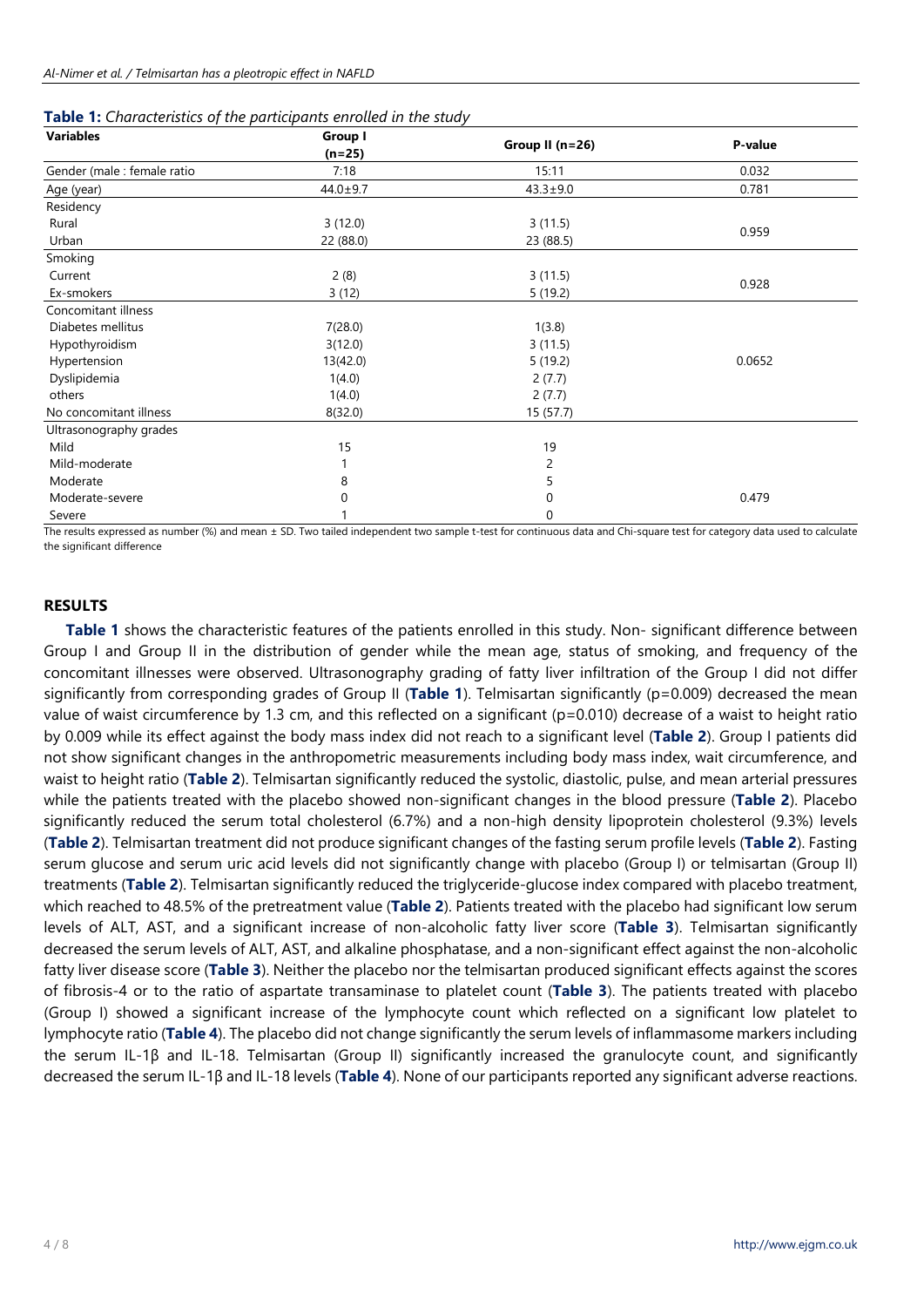Table 2: Effects of telmisartan versus placebo-treatment against risk factors that associated with non-alcoholic fatty liver *disease*

| <b>Variables</b>              | Group $l(n=25)$            |                  |         | Group II $(n=26)$          |                        |         |  |
|-------------------------------|----------------------------|------------------|---------|----------------------------|------------------------|---------|--|
|                               | <b>Before</b><br>treatment | After treatment  | P-value | <b>Before</b><br>treatment | <b>After treatment</b> | P-value |  |
| Body mass index ( $kg/m2$ )   | $33.9 \pm 7.4$             | $33.9 \pm 7.2$   | 0.447   | $31.8 \pm 3.4$             | $31.7 \pm 3.4$         | 0.275   |  |
| Waist circumference(cm)       | $107.7 \pm 12.7$           | $106.8 \pm 13.2$ | 0.349   | $105.0 \pm 7.4$            | $103.7 \pm 7.6$        | 0.009   |  |
| Waist to height ratio         | $0.661 \pm 0.084$          | $0.656 \pm 0.09$ | 0.355   | $0.636 \pm 0.056$          | $0.627 \pm 0.060$      | 0.010   |  |
| Blood pressure (mmHq)         |                            |                  |         |                            |                        |         |  |
| Systolic                      | $134.4 \pm 20.0$           | $131.3 \pm 19.5$ | 0.203   | $146.3 \pm 12.4$           | $132.2 \pm 17.8$       | < 0.001 |  |
| <b>Diastolic</b>              | $83.9 \pm 13.3$            | $80.5 \pm 11.3$  | 0.073   | $91.2 \pm 9.7$             | $83.9 \pm 8.5$         | 0.002   |  |
| Pulse                         | $50.5 \pm 11.0$            | $50.8 \pm 12.4$  | 0.874   | $55.1 \pm 9.9$             | $48.3 \pm 14.5$        | 0.031   |  |
| Mean arterial                 | $100.7 \pm 15.0$           | $97.4 \pm 13.2$  | 0.085   | $109.5 \pm 9.6$            | $100.0 \pm 10.3$       | < 0.001 |  |
| Fasting lipid profile (mg/dl) |                            |                  |         |                            |                        |         |  |
| Total cholesterol             | $185.4 \pm 31.8$           | $172.9 \pm 31.5$ | 0.003   | $189.3 \pm 27.6$           | $180.5 \pm 30.0$       | 0.110   |  |
| Triglyceride                  | $173.6 \pm 90.2$           | $153.5 \pm 80.1$ | 0.077   | $167.2 + 93.9$             | $162.9 + 75.3$         | 0.782   |  |
| HDL-c                         | $42.4 \pm 11.3$            | $43.2 \pm 10.2$  | 0.534   | $38.6 \pm 10.3$            | $37.9 \pm 10.9$        | 0.656   |  |
| Non-HDL-c                     | $143.0 \pm 27.7$           | 129.7±29.8       | 0.001   | $150.7 \pm 26.1$           | $142.6 \pm 30.3$       | 0.142   |  |
| Fasting serum glucose (mg/dl) | $120.9 \pm 36.4$           | $118.1 \pm 39.3$ | 0.263   | $112.1 \pm 20.7$           | $109.7 \pm 17.8$       | 0.481   |  |
| Serum uric acid (mg/dl)       | $5.1 \pm 1.5$              | $5.2 \pm 1.2$    | 0.581   | $5.4 \pm 1.2$              | $5.2 \pm 1.0$          | 0.115   |  |
| Triglyceride Glucose Index    | $9.09 \pm 0.67$            | $8.96 \pm 0.62$  | 0.141   | $9.245 \pm 0.208$          | $4.845 \pm 0.218$      | < 0.001 |  |

The result are presented as mean ± SD. P-value calculated using two tail paired samples t-test

Table 3: Effects of telmisartan versus placebo-treatment against liver indices in patients with non-alcoholic fatty liver *disease*

| <b>Variables</b>                                |                            | Group I             |         |                            | <b>Group II</b>        |         |  |
|-------------------------------------------------|----------------------------|---------------------|---------|----------------------------|------------------------|---------|--|
|                                                 | <b>Before</b><br>treatment | After treatment     | P-value | <b>Before</b><br>treatment | <b>After treatment</b> | P-value |  |
| Alanine transaminase (U/L)                      | $41.4 \pm 21.8$            | $35.2 \pm 18.2$     | 0.013   | $43.4 \pm 16.8$            | $38.6 \pm 21.8$        | 0.160   |  |
| Aspartate tranaminase (U/L)                     | $25.9 \pm 11.6$            | $21.8 \pm 6.6$      | 0.035   | $29.3 \pm 10.6$            | $23.8 \pm 11.2$        | 0.015   |  |
| Alkaline phosphatase (K.A.U)                    | $108.1 \pm 39.3$           | $94.9 \pm 25.5$     | 0.102   | $103.0 \pm 56.7$           | $81.2 \pm 19.2$        | 0.045   |  |
| Alanine to aspartate transaminase ratio         | $1.70 \pm 0.64$            | $1.61 \pm 0.67$     | 0.509   | $1.61 \pm 0.61$            | $1.66 \pm 0.72$        | 0.701   |  |
| Aspartate to alanine transaminase ratio         | $0.67 \pm 0.24$            | $0.77 \pm 0.48$     | 0.296   | $0.74 \pm 0.33$            | $0.71 \pm 0.28$        | 0.549   |  |
| Fibeosis-4 score                                | $0.815 \pm 0.453$          | $0.812 \pm 0.331$   | 0.959   | $0.887 \pm 0.405$          | $0.807 \pm 0.356$      | 0.226   |  |
| Non-alcoholic fatty liver score                 | $-3159.6 \pm 9.36.1$       | $-2903.1 \pm 714.2$ | 0.024   | $-2983.6 \pm 509.3$        | $-2879.1 \pm 543.4$    | 0.220   |  |
| Alanine transaminase to platelet count<br>ratio | $0.12 \pm 0.07$            | $0.10 \pm 0.04$     | 0.118   | $0.13 \pm 0.05$            | $0.113 \pm 0.08$       | 0.201   |  |

The results are presented as mean ± SD. P-value calculated using two-tailed paired samples t-test

| Table 4: Effects of placebo and telmisartan on the inflammasomes markers and hematological-proinflammatory markers |
|--------------------------------------------------------------------------------------------------------------------|
|--------------------------------------------------------------------------------------------------------------------|

| <b>Variables</b>                    |                            | <b>Group I</b>     |         |                            | <b>Group II</b>  |         |  |
|-------------------------------------|----------------------------|--------------------|---------|----------------------------|------------------|---------|--|
|                                     | <b>Before</b><br>treatment | After treatment    | p-value | <b>Before</b><br>treatment | After treatment  | P-value |  |
| White cell count /mm <sup>3</sup>   | 7402±1848                  | 7205.6±2225.1      | 0.627   | 7127±2010                  | 6540±1419        | 0.186   |  |
| Platelet count $x10^3/\text{mm}^3$  | 243.36±72.00               | 223.64±54.960      | 0.024   | $229.8 \pm 39.2$           | $221.8 \pm 41.8$ | 0.220   |  |
| Granulocyte number./mm <sup>3</sup> | $4602.1 \pm 1333.5$        | 4528.0±703.1       | 0.652   | 4326±1764                  | $3930 \pm 1196$  | < 0.001 |  |
| Lymphocyte number./ mm <sup>3</sup> | 2010.4±508.6               | $2267.2 \pm 543.8$ | 0.004   | $2258 + 544$               | $2220 \pm 569$   | 0.761   |  |
| Neutrophil-lymphocyte ratio         | $2.42 \pm 1.42$            | $2.06 \pm 0.92$    | 0.216   | $2.10 \pm 1.26$            | $2.01 \pm 0.50$  | 0.610   |  |
| Platelet-lymphocyte ratio           | $127.2 \pm 50.4$           | $103.0 \pm 30.2$   | < 0.001 | $108.7 \pm 22.4$           | $120.1 \pm 37.0$ | 0.894   |  |
| Interleukin-1 $\beta$ (pg/ml)       | $23.2 \pm 7.1$             | $23.3 \pm 6.6$     | 0.908   | $24.1 \pm 8.7$             | $20.3 + 8.9$     | <0.001  |  |
| Interleukin-18 (pg/ml)              | $298.8 \pm 48.2$           | $296.8 + 49.6$     | 0.709   | $314.3 \pm 54.7$           | $281.5 \pm 54.4$ | < 0.001 |  |

The results are presented as mean ± SD. P-value calculated using two tail paired samples t-test. Group I: treated with placebo, Group II: treated with telmisartan

# **DISCUSSION**

The results of this study show that short-term therapy with telmisartan can ameliorate the insulin resistance (represented by a significant decrease of triglyceride-glucose index), the maturation of the inflammasome (represented by a significant decrease of IL-1β and IL-18) and preventing the progression of liver fibrosis (represented by a nonsignificant changes in the scoring of non-alcoholic liver fibrosis).

The baseline data did not show a significant difference between Group I and Group II indicating that there is no bias in the results that obtained by telmisartan compared with placebo. A significant difference in the gender distribution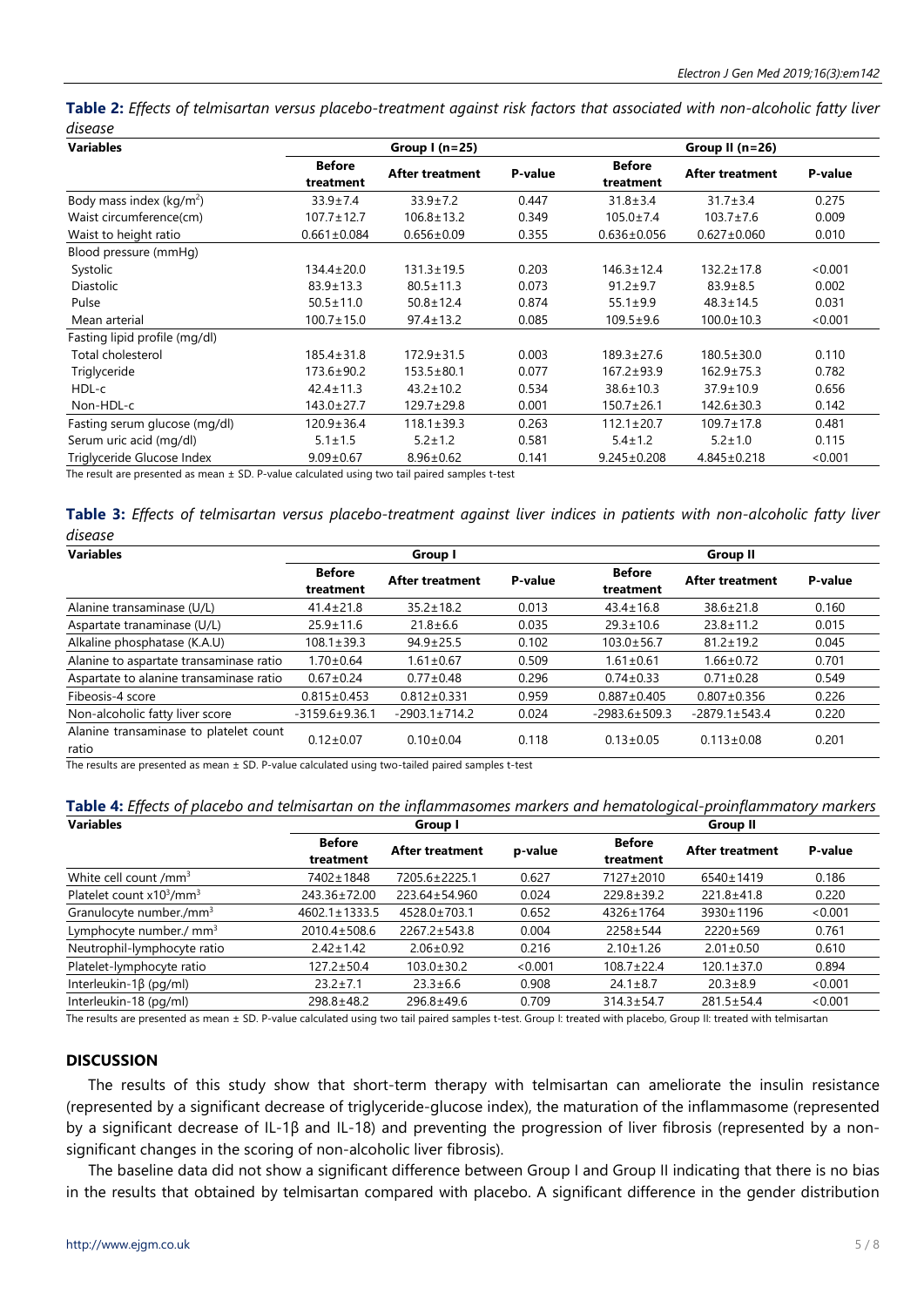between Group I and II does not bias the effect of telmisartan. The pharmacological actions of telmisartan did not influence by the gender (26). The possible explanation of the effect of telmisartan on the waist circumference is telmisartan induced changes in the fat distribution, and thereby it reduced the visceral obesity (27). Placebo-treated patients showed a significant improvement in the lipid profile, which can be attributed to the diet modifying regimen. This finding did not observe in the telmisartan-treated group indicating that telmisartan adversely affected the lipid profile. Previous studies suggested to use a combination of a lipid lowering agent *plus* telmisartan in the management of the NAFLD (28). Telmisartan improves the insulin resistance at the muscle by reducing significantly the triglycerideglucose index. Previous studies explored a significant improvement of insulin resistance in NAFLD by determination the homeostasis model of assessment-insulin resistance (HOMA-IR) (29). This study adds another index of assessment of insulin resistance in the NAFLD. Telmisartan reduced the fasting serum glucose, which agreed other studies. A nonsignificant decrease of fasting serum glucose can attribute to the small sample size (30). The non-significant effect of telmisartan on the serum level of ALT is due to a short period of time. Previous studies observed that long term therapy of telmisartion induced a significant reduction of ALT in NAFLD patients (31). Neither placebo nor telmisartan was significantly altered the severity of fatty liver infiltration by the evidences that the mean ± SD of ALT/AST ratio did not change with any treatment (32). On the other hand, we assessed the liver fibrosis by using three indices: AST/ALT ratio, Fib-4 score and NFS. We observed non-significant changes in the mean values of AST/ALT ratio, and Fib-4 score. The mean value of NFS was significantly increased in Group I while it remained stable in Group II, which indicated that telmisartan prevented the progression of liver fibrosis. This observation confirmed previous studies that showed telmisartan had antifibrotic effect (15, 33, 34). The antifibrotic effect of telmisartan is associated with suppression of inflammasome maturation by evidence of a significant decrease of serum levels of IL-1β and Il-18. Recent reviews focus on the activation of caspase-1 (i.e. maturation of inflammasome) and the function of the NLRP3 inflammasome in the progression of NAFLD (35, 36). This study showed a simultaneous increase of the serum levels of IL-1β and IL-18. The mean ±SD of serum uric acid did not significantly alter in Group I or Group II indicating that uric acid as a trigger of inflammasome maturation has no role. It is possible to link the antifibrotic effect of telmisartan to its anti-inflammatory effect. This study showed that the anti-inflammatory effect of telmisartan extended to suppression of the inflammasome cytokines. Small sample size is a critical limitation of the study which cannot avoided because this study was carried in one center, and the ethical committee did not allow to use this medication on the large sample size.

We conclude that telmisartan improves metabolic derangement, prevents the progression of the liver fibrosis, and suppresses the maturation of the inflammasome in NAFLD.

# **ACKNOWLEDGEMENTS**

The authors expressed their thanks to the Faculty of Medicine, University of Sulaimani and the members of the Shar hospital for giving us the opportunity of doing this study.

# **REFERENCES**

- 1. Stefan N, Häring HU, Cusi K. Non-alcoholic fatty liver disease: causes, diagnosis, cardiometabolic consequences, and treatment strategies. Lancet Diabetes Endocrinol 2018; pii: S2213-8587(18)30154-2. [https://doi.org/10.1016/S2213-8587\(18\)30154-2](https://doi.org/10.1016/S2213-8587(18)30154-2)
- 2. Wang JK, Feng ZW, Li YC, Li QY, Tao XY. Association of tumor necrosis factor-α gene promoter polymorphism at sites -308 and -238 with non-alcoholic fatty liver disease: A meta-analysis. J Gastroenterol Hepatol 2012;27(4):670–6. <https://doi.org/10.1111/j.1440-1746.2011.06978.x>
- 3. Seo YY, Cho YK, Bae JC, Seo MH, Park SE, Rhee EJ, Park CY, Oh KW, Park SW, Lee WY. Tumor necrosis factor-α as a predictor for the development of nonalcoholic fatty liver disease: A 4-year follow-up study. Endocrinol Metab (Seoul) 2013;28(1):41–5. <https://doi.org/10.3803/EnM.2013.28.1.41>
- 4. Tilg H, Moschen AR, Szabo G. Interleukin-1 and inflammasomes in alcoholic liver disease/acute alcoholic hepatitis and nonalcoholic fatty liver disease/nonalcoholic steatohepatitis. Hepatology 2016;64(3):955-65. <https://doi.org/10.1002/hep.28456>
- 5. Szabo G, Petrasek J. Inflammasome activation and function in liver disease. Nat Rev Gastroenterol Hepatol 2015;12(7): 387-400. <https://doi.org/10.1038/nrgastro.2015.94>
- 6. Gieling RG, Wallace K, Han YP. Interleukin-1 participates in the progression from liver injury to fibrosis. Am J Physiol Gastrointest Liver Physiol 2009;296(6): G1324-31. <https://doi.org/10.1152/ajpgi.90564.2008>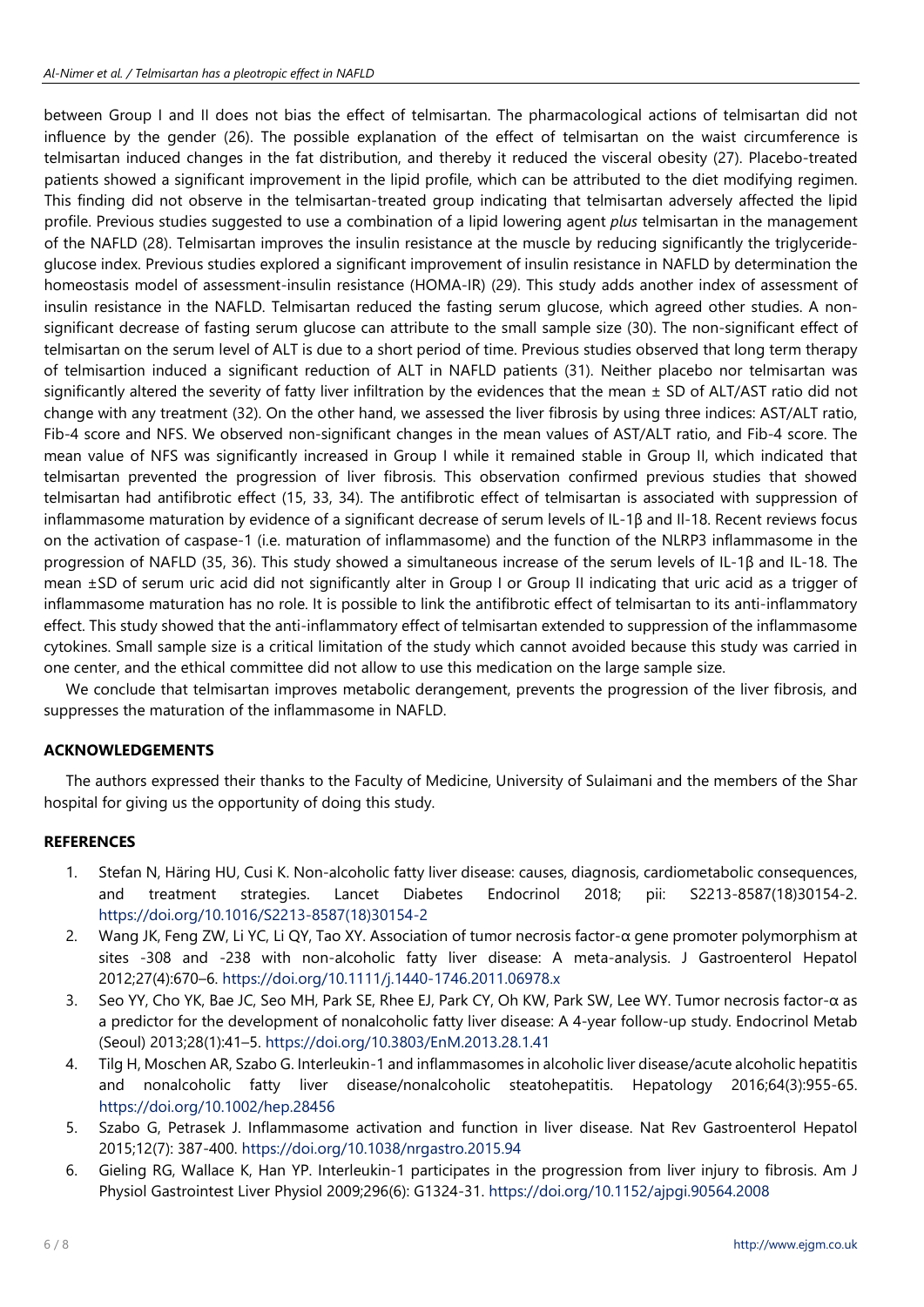- 7. Tack CJ, Stienstra R, Joosten LA, Netea MG. Inflammation links excess fat to insulin resistance: the role of the interleukin-1 family. Immunol Rev2012;249(1):239-52. <https://doi.org/10.1111/j.1600-065X.2012.01145.x>
- 8. Negrin KA, Roth Flach RJ, DiStefano MT, Matevossian A, Friedline RH, Jung D, Kim JK, Czech MP. IL-1 signaling in obesity-induced hepatic lipogenesis and steatosis. PLoS One 2014;9(9):e107265. <https://doi.org/10.1371/journal.pone.0107265>
- 9. Yamaoka-Tojo M, Tojo T, Wakaume K, Kameda R, Nemoto S, Takahira N, Masuda T, Izumi T. Circulating interleukin-18: a specific biomarker for atherosclerosis-prone patients with metabolic syndrome. Nutr Metab (Lond) 2011;8:3. <https://doi.org/10.1186/1743-7075-8-3>
- 10. Fang T, Di Y, Li G, Cui X, Shen N, Li Y, et al. Effects of telmisartan on TNFα induced PPARγ phosphorylation and insulin resistance in adipocytes. Biochem Biophys Res Commun 2018;503(4):3044-9. <https://doi.org/10.1016/j.bbrc.2018.08.091>
- 11. Chen T, Xing J, Liu Y. Effects of telmisartan on vascular endothelial function, inflammation and insulin resistance in patients with coronary heart disease and diabetes mellitus. Exp Ther Med 2018;15(1):909-13. <https://doi.org/10.3892/etm.2017.5451>
- 12. Wei X, Hu CC, Zhang YL, Yao SL, Mao WK. Telmisartan reduced cerebral edema by inhibiting NLRP3 inflammasome in mice with cold brain injury. J Huazhong Univ Sci Technolog Med Sci 2016; 36(4):576-83. <https://doi.org/10.1007/s11596-016-1628-1>
- 13. Arumugam S, Sreedhar R, Thandavarayan RA, Giridharan VV, Karuppagounder V, Pitchaimani V, Afrin R, Harima M, Nakamura T, Ueno K, Nakamura M, Suzuki K, Watanabe K. Telmisartan treatment targets inflammatory cytokines to suppress the pathogenesis of acute colitis induced by dextran sulphate sodium. Cytokine 2015;74(2):305-12. <https://doi.org/10.1016/j.cyto.2015.03.017>
- 14. Song Z, Bai J, Zhang L, Sun X, Zhang M, Zheng H, Zhang J. Effects of telmisartan on inflammation and fibrosis after acute myocardial infarction in rats]. Zhonghua Yi Xue Za Zhi 2014; 94(33):2628-33.
- 15. Zhang QZ, Liu YL, Wang YR, Fu LN, Zhang J, Wang XR, Wang BM. Effects of telmisartan on improving leptin resistance and inhibiting hepatic fibrosis in rats with non-alcoholic fatty liver disease. Exp Ther Med 2017;14(3):2689-94. <https://doi.org/10.3892/etm.2017.4809>
- 16. Kudo H, Yata Y, Takahara T, Kawai K, Nakayama Y, Kanayama M, Oya T, Morita S, Sasahara M, Mann DA, Sugiyama T. Telmisartan attenuates progression of steatohepatitis in mice: role of hepatic macrophage infiltration and effects on adipose tissue. Liver Int 2009; 29(7):988-96. <https://doi.org/10.1111/j.1478-3231.2009.02006.x>
- 17. Alam S, Kabir J, Mustafa G, Gupta U, Hasan SK, Alam AK. Effect of telmisartan on histological activity and fibrosis of non-alcoholic steatohepatitis: A 1-year randomized control trial. Saudi J Gastroenterol 2016;22(1):69-76. <https://doi.org/10.4103/1319-3767.173762>
- 18. Borém LMA, Neto JFR, Brandi IV, Lelis DF, Santos SHS. The role of the angiotensin II type I receptor blocker telmisartan in the treatment of non-alcoholic fatty liver disease: a brief review. Hypertens Res 2018;41(6):394- 405. <https://doi.org/10.1038/s41440-018-0040-6>
- 19. Joseph AE, Saverymuttu SH, al-Sam S, Cook MG, Maxwell JD. Comparison of liver histology with ultrasonography in assessing diffuse parenchymal liver disease. Clin Radiol 1991;43(1):26-31. [https://doi.org/10.1016/S0009-](https://doi.org/10.1016/S0009-9260(05)80350-2) [9260\(05\)80350-2](https://doi.org/10.1016/S0009-9260(05)80350-2)
- 20. Saadeh S, Younossi ZM, Remer EM, Gramlich T, Ong JP, Hurley M, Mullen KD, Cooper JN, Sheridan MJ. The utility of radiological imaging in nonalcoholic fatty liver disease. Gastroenterology 2002;123(3):745-50. <https://doi.org/10.1053/gast.2002.35354>
- 21. Browning LM, Hsieh SD, Ashwell M. A systematic review of waist-to-height ratio as a screening tool for the prediction of cardiovascular disease and diabetes: 0.5 could be a suitable global boundary value. Nutr Res Rev 2010;23(2): 247–69. <https://doi.org/10.1017/S0954422410000144>
- 22. Mazidi M, Kengne AP, Katsiki N, Mikhailidis DP, Banach M. Lipid accumulation product and triglycerides/glucose index are useful predictors of insulin resistance. J Diabetes Complications 2018;32(3):266-70. <https://doi.org/10.1016/j.jdiacomp.2017.10.007>
- 23. Sterling RK, Lissen E, Clumeck N, , Sola R, Correa MC, Montaner J, et al.. Development of a simple noninvasive index to predict significant fibrosis patients with HIV/HCV co-infection. Hepatology 2006;43(6):1317-25. <https://doi.org/10.1002/hep.21178>